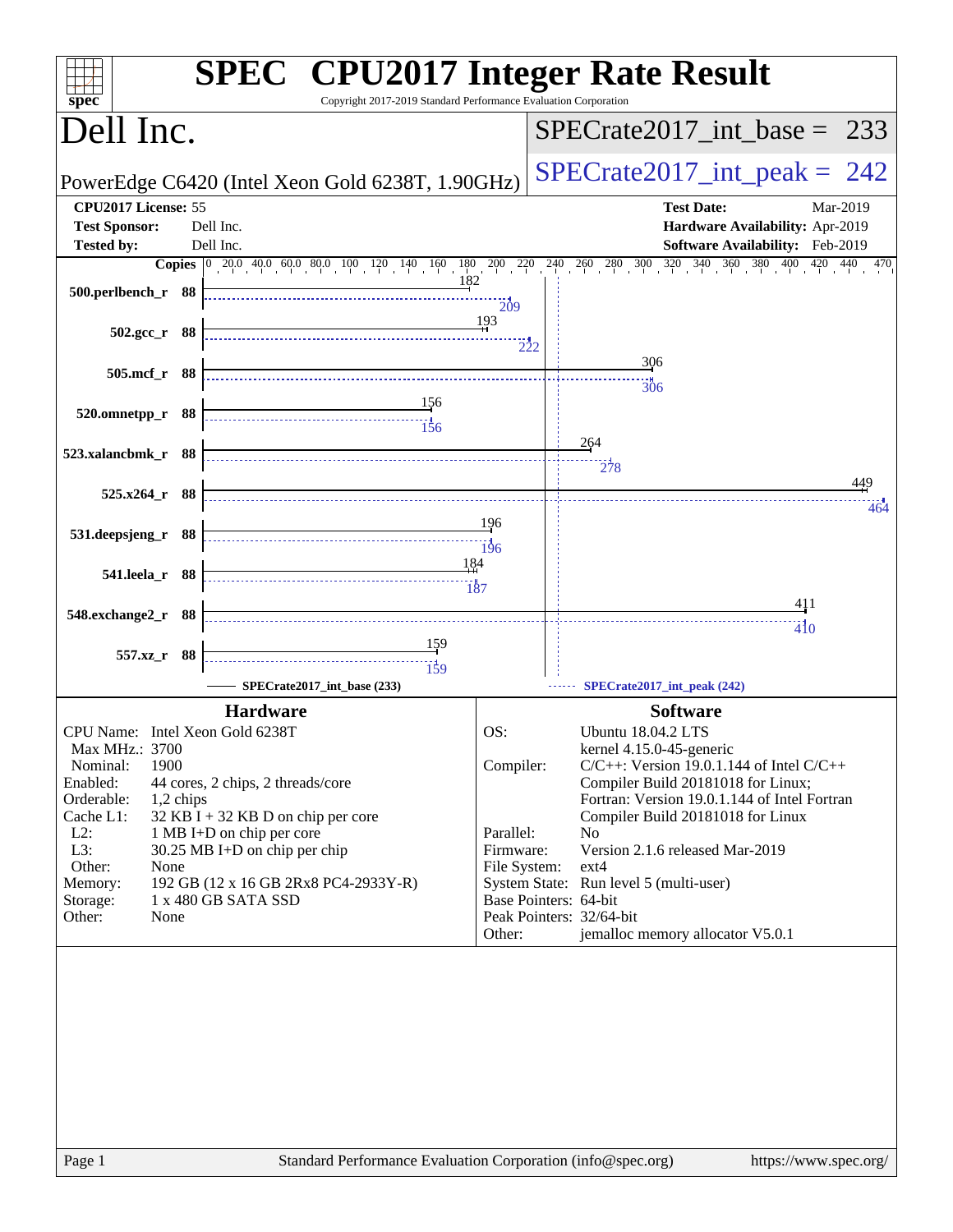Copyright 2017-2019 Standard Performance Evaluation Corporation

# Dell Inc.

**[spec](http://www.spec.org/)**

### [SPECrate2017\\_int\\_base =](http://www.spec.org/auto/cpu2017/Docs/result-fields.html#SPECrate2017intbase) 233

PowerEdge C6420 (Intel Xeon Gold 6238T, 1.90GHz)  $\left|$  [SPECrate2017\\_int\\_peak =](http://www.spec.org/auto/cpu2017/Docs/result-fields.html#SPECrate2017intpeak) 242

**[CPU2017 License:](http://www.spec.org/auto/cpu2017/Docs/result-fields.html#CPU2017License)** 55 **[Test Date:](http://www.spec.org/auto/cpu2017/Docs/result-fields.html#TestDate)** Mar-2019 **[Test Sponsor:](http://www.spec.org/auto/cpu2017/Docs/result-fields.html#TestSponsor)** Dell Inc. **[Hardware Availability:](http://www.spec.org/auto/cpu2017/Docs/result-fields.html#HardwareAvailability)** Apr-2019 **[Tested by:](http://www.spec.org/auto/cpu2017/Docs/result-fields.html#Testedby)** Dell Inc. **[Software Availability:](http://www.spec.org/auto/cpu2017/Docs/result-fields.html#SoftwareAvailability)** Feb-2019

#### **[Results Table](http://www.spec.org/auto/cpu2017/Docs/result-fields.html#ResultsTable)**

|                           | <b>Base</b>   |                |       |                | <b>Peak</b> |                |       |               |                |              |                |              |                |              |
|---------------------------|---------------|----------------|-------|----------------|-------------|----------------|-------|---------------|----------------|--------------|----------------|--------------|----------------|--------------|
| <b>Benchmark</b>          | <b>Copies</b> | <b>Seconds</b> | Ratio | <b>Seconds</b> | Ratio       | <b>Seconds</b> | Ratio | <b>Copies</b> | <b>Seconds</b> | <b>Ratio</b> | <b>Seconds</b> | <b>Ratio</b> | <b>Seconds</b> | <b>Ratio</b> |
| $500.$ perlbench_r        | 88            | 772            | 181   | 771            | 182         | 772            | 182   | 88            | 670            | 209          | 670            | 209          | 671            | 209          |
| $502.\text{gcc}_r$        | 88            | 644            | 193   | 654            | 191         | 643            | 194   | 88            | 561            | 222          | 560            | 223          | 562            | 222          |
| $505$ .mcf r              | 88            | 465            | 306   | 464            | 306         | 464            | 306   | 88            | 464            | 307          | 467            | 305          | 464            | 306          |
| 520.omnetpp_r             | 88            | 744            | 155   | 740            | 156         | 742            | 156   | 88            | 740            | 156          | 743            | 155          | 742            | <b>156</b>   |
| 523.xalancbmk r           | 88            | 352            | 264   | 351            | 264         | 352            | 264   | 88            | 335            | 278          | 334            | 278          | 334            | 278          |
| 525.x264 r                | 88            | 343            | 449   | 343            | 449         | 340            | 453   | 88            | 332            | 464          | 333            | 463          | 332            | 464          |
| 531.deepsjeng_r           | 88            | 514            | 196   | 514            | 196         | 514            | 196   | 88            | 514            | 196          | 514            | 196          | 515            | 196          |
| 541.leela r               | 88            | 805            | 181   | 791            | 184         | 782            | 186   | 88            | 781            | 187          | 786            | 185          | 781            | 187          |
| 548.exchange2_r           | 88            | 562            | 411   | 561            | 411         | 563            | 410   | 88            | 562            | 410          | 562            | <b>410</b>   | 563            | 410          |
| 557.xz r                  | 88            | 597            | 159   | 595            | 160         | 597            | 159   | 88            | 597            | 159          | 597            | <u>159</u>   | 598            | 159          |
| $SPECrate2017$ int base = |               |                | 233   |                |             |                |       |               |                |              |                |              |                |              |
| $SPECrate2017$ int peak = |               |                | 242   |                |             |                |       |               |                |              |                |              |                |              |

Results appear in the [order in which they were run](http://www.spec.org/auto/cpu2017/Docs/result-fields.html#RunOrder). Bold underlined text [indicates a median measurement](http://www.spec.org/auto/cpu2017/Docs/result-fields.html#Median).

#### **[Submit Notes](http://www.spec.org/auto/cpu2017/Docs/result-fields.html#SubmitNotes)**

 The numactl mechanism was used to bind copies to processors. The config file option 'submit' was used to generate numactl commands to bind each copy to a specific processor. For details, please see the config file.

### **[Operating System Notes](http://www.spec.org/auto/cpu2017/Docs/result-fields.html#OperatingSystemNotes)**

Stack size set to unlimited using "ulimit -s unlimited"

#### **[General Notes](http://www.spec.org/auto/cpu2017/Docs/result-fields.html#GeneralNotes)**

Environment variables set by runcpu before the start of the run: LD\_LIBRARY\_PATH = "/home/cpu2017/lib/ia32:/home/cpu2017/lib/intel64:/home/cpu2017/je5.0.1-32:/home/cpu2017/je5.0.1-64" Binaries compiled on a system with 1x Intel Core i9-7900X CPU + 32GB RAM memory using Redhat Enterprise Linux 7.5 NA: The test sponsor attests, as of date of publication, that CVE-2017-5754 (Meltdown) is mitigated in the system as tested and documented. Yes: The test sponsor attests, as of date of publication, that CVE-2017-5753 (Spectre variant 1) is mitigated in the system as tested and documented. Yes: The test sponsor attests, as of date of publication, that CVE-2017-5715 (Spectre variant 2) is mitigated in the system as tested and documented. Transparent Huge Pages enabled by default Prior to runcpu invocation Filesystem page cache synced and cleared with: sync; echo 3> /proc/sys/vm/drop\_caches runcpu command invoked through numactl i.e.:

**(Continued on next page)**

| Page 2 | Standard Performance Evaluation Corporation (info@spec.org) | https://www.spec.org/ |
|--------|-------------------------------------------------------------|-----------------------|
|--------|-------------------------------------------------------------|-----------------------|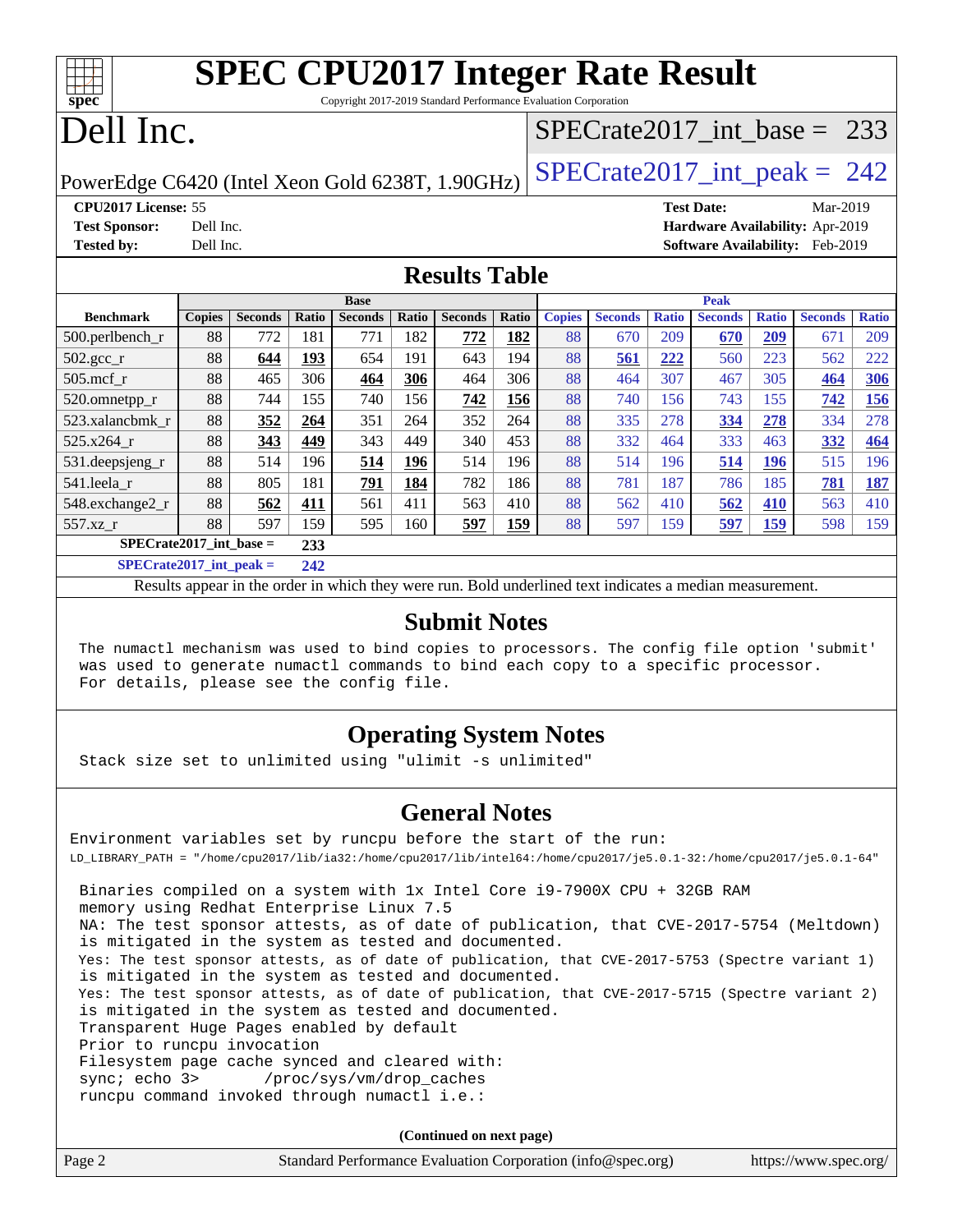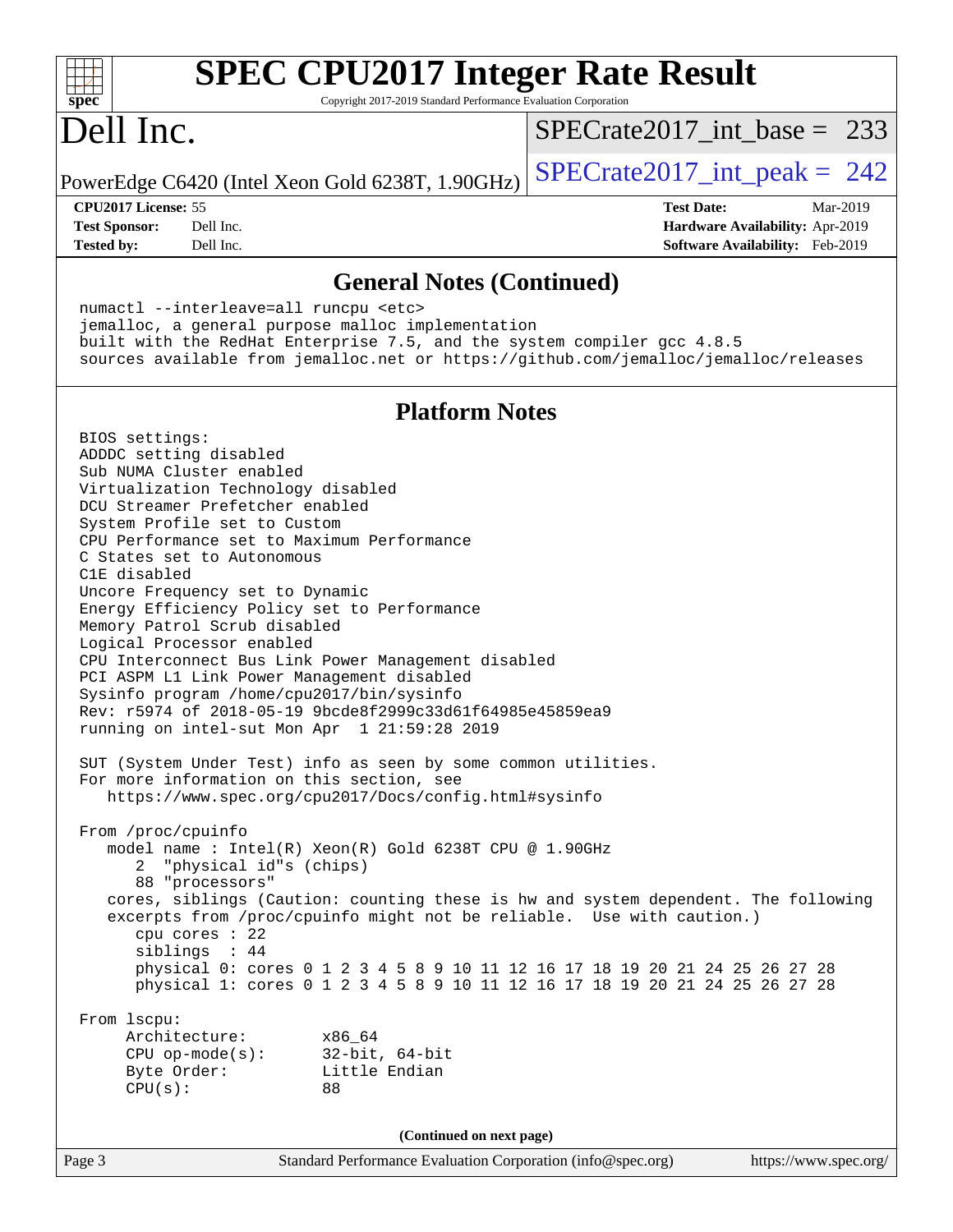| s<br>E<br>n<br>¢<br>÷, |  |  |  |  |  |
|------------------------|--|--|--|--|--|

Copyright 2017-2019 Standard Performance Evaluation Corporation

## Dell Inc.

[SPECrate2017\\_int\\_base =](http://www.spec.org/auto/cpu2017/Docs/result-fields.html#SPECrate2017intbase) 233

PowerEdge C6420 (Intel Xeon Gold 6238T, 1.90GHz)  $\left|$  [SPECrate2017\\_int\\_peak =](http://www.spec.org/auto/cpu2017/Docs/result-fields.html#SPECrate2017intpeak) 242

**[CPU2017 License:](http://www.spec.org/auto/cpu2017/Docs/result-fields.html#CPU2017License)** 55 **[Test Date:](http://www.spec.org/auto/cpu2017/Docs/result-fields.html#TestDate)** Mar-2019 **[Test Sponsor:](http://www.spec.org/auto/cpu2017/Docs/result-fields.html#TestSponsor)** Dell Inc. **[Hardware Availability:](http://www.spec.org/auto/cpu2017/Docs/result-fields.html#HardwareAvailability)** Apr-2019 **[Tested by:](http://www.spec.org/auto/cpu2017/Docs/result-fields.html#Testedby)** Dell Inc. **[Software Availability:](http://www.spec.org/auto/cpu2017/Docs/result-fields.html#SoftwareAvailability)** Feb-2019

#### **[Platform Notes \(Continued\)](http://www.spec.org/auto/cpu2017/Docs/result-fields.html#PlatformNotes)**

 On-line CPU(s) list: 0-87 Thread(s) per core: 2 Core(s) per socket: 22 Socket(s): 2 NUMA node(s): 4 Vendor ID: GenuineIntel CPU family: 6 Model: 85 Model name: Intel(R) Xeon(R) Gold 6238T CPU @ 1.90GHz Stepping: 6 CPU MHz: 2599.761 BogoMIPS: 3800.00 Virtualization: VT-x L1d cache: 32K L1i cache: 32K L2 cache: 1024K L3 cache: 30976K NUMA node0 CPU(s): 0,4,8,12,16,20,24,28,32,36,40,44,48,52,56,60,64,68,72,76,80,84 NUMA node1 CPU(s): 1,5,9,13,17,21,25,29,33,37,41,45,49,53,57,61,65,69,73,77,81,85 NUMA node2 CPU(s): 2,6,10,14,18,22,26,30,34,38,42,46,50,54,58,62,66,70,74,78,82,86 NUMA node3 CPU(s): 3,7,11,15,19,23,27,31,35,39,43,47,51,55,59,63,67,71,75,79,83,87 Flags: fpu vme de pse tsc msr pae mce cx8 apic sep mtrr pge mca cmov pat pse36 clflush dts acpi mmx fxsr sse sse2 ss ht tm pbe syscall nx pdpe1gb rdtscp lm constant\_tsc art arch\_perfmon pebs bts rep\_good nopl xtopology nonstop\_tsc cpuid aperfmperf pni pclmulqdq dtes64 monitor ds\_cpl vmx smx est tm2 ssse3 sdbg fma cx16 xtpr pdcm pcid dca sse4\_1 sse4\_2 x2apic movbe popcnt aes xsave avx f16c rdrand lahf\_lm abm 3dnowprefetch cpuid\_fault epb cat\_l3 cdp\_l3 invpcid\_single ssbd mba ibrs ibpb stibp ibrs\_enhanced tpr\_shadow vnmi flexpriority ept vpid fsgsbase tsc\_adjust bmi1 hle avx2 smep bmi2 erms invpcid rtm cqm mpx rdt\_a avx512f avx512dq rdseed adx smap clflushopt clwb intel\_pt avx512cd avx512bw avx512vl xsaveopt xsavec xgetbv1 xsaves cqm\_llc cqm\_occup\_llc cqm\_mbm\_total cqm\_mbm\_local dtherm ida arat pln pts pku ospke avx512\_vnni flush\_l1d arch\_capabilities /proc/cpuinfo cache data cache size : 30976 KB From numactl --hardware WARNING: a numactl 'node' might or might not correspond to a physical chip. available: 4 nodes (0-3) node 0 cpus: 0 4 8 12 16 20 24 28 32 36 40 44 48 52 56 60 64 68 72 76 80 84 node 0 size: 46783 MB node 0 free: 46440 MB node 1 cpus: 1 5 9 13 17 21 25 29 33 37 41 45 49 53 57 61 65 69 73 77 81 85 node 1 size: 48358 MB node 1 free: 48118 MB node 2 cpus: 2 6 10 14 18 22 26 30 34 38 42 46 50 54 58 62 66 70 74 78 82 86 node 2 size: 48379 MB

**(Continued on next page)**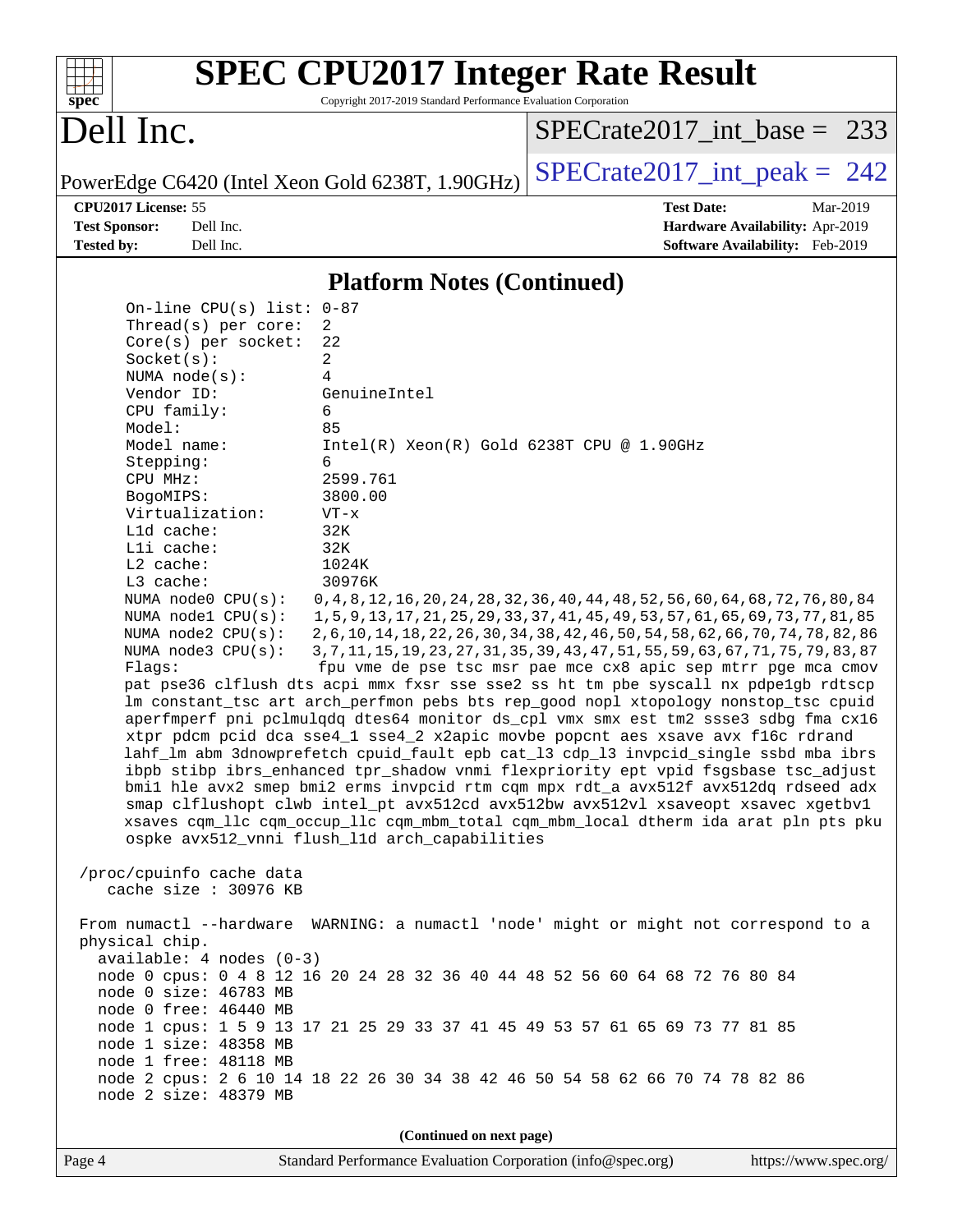| <b>SPEC CPU2017 Integer Rate Result</b><br>Copyright 2017-2019 Standard Performance Evaluation Corporation<br>spec <sup>®</sup>                                                                                                                                                                                                                                                                         |                                                                                                     |
|---------------------------------------------------------------------------------------------------------------------------------------------------------------------------------------------------------------------------------------------------------------------------------------------------------------------------------------------------------------------------------------------------------|-----------------------------------------------------------------------------------------------------|
| Dell Inc.                                                                                                                                                                                                                                                                                                                                                                                               | $SPECrate2017\_int\_base = 233$                                                                     |
| PowerEdge C6420 (Intel Xeon Gold 6238T, 1.90GHz)                                                                                                                                                                                                                                                                                                                                                        | $SPECrate2017\_int\_peak = 242$                                                                     |
| CPU2017 License: 55<br>Dell Inc.<br><b>Test Sponsor:</b><br>Dell Inc.<br><b>Tested by:</b>                                                                                                                                                                                                                                                                                                              | <b>Test Date:</b><br>Mar-2019<br>Hardware Availability: Apr-2019<br>Software Availability: Feb-2019 |
| <b>Platform Notes (Continued)</b>                                                                                                                                                                                                                                                                                                                                                                       |                                                                                                     |
| node 2 free: 48142 MB<br>node 3 cpus: 3 7 11 15 19 23 27 31 35 39 43 47 51 55 59 63 67 71 75 79 83 87<br>node 3 size: 48378 MB<br>node 3 free: 48150 MB<br>node distances:<br>2<br>3<br>node<br>$\overline{0}$<br>$\overline{1}$<br>0:<br>10<br>21 11 21<br>1:<br>21<br>10<br>21<br>- 11<br>2:<br>11<br>21<br>10<br>21<br>3:<br>21<br>10<br>11<br>21<br>From /proc/meminfo<br>MemTotal:<br>196506100 kB |                                                                                                     |
| HugePages_Total:<br>0<br>Hugepagesize:<br>2048 kB<br>/usr/bin/lsb_release -d<br>Ubuntu 18.04.2 LTS                                                                                                                                                                                                                                                                                                      |                                                                                                     |
| From /etc/*release* /etc/*version*<br>debian_version: buster/sid<br>os-release:<br>NAME="Ubuntu"<br>VERSION="18.04.2 LTS (Bionic Beaver)"<br>ID=ubuntu<br>ID_LIKE=debian<br>PRETTY_NAME="Ubuntu 18.04.2 LTS"<br>VERSION_ID="18.04"<br>HOME_URL="https://www.ubuntu.com/"<br>SUPPORT_URL="https://help.ubuntu.com/"                                                                                      |                                                                                                     |
| uname $-a$ :<br>Linux intel-sut 4.15.0-45-generic #48-Ubuntu SMP Tue Jan 29 16:28:13 UTC 2019 x86_64<br>x86_64 x86_64 GNU/Linux                                                                                                                                                                                                                                                                         |                                                                                                     |
| Kernel self-reported vulnerability status:                                                                                                                                                                                                                                                                                                                                                              |                                                                                                     |
| CVE-2017-5754 (Meltdown):<br>Not affected<br>CVE-2017-5753 (Spectre variant 1): Mitigation: __user pointer sanitization<br>CVE-2017-5715 (Spectre variant 2): Mitigation: Enhanced IBRS, IBPB                                                                                                                                                                                                           |                                                                                                     |
| run-level 5 Apr 1 21:57<br>SPEC is set to: /home/cpu2017<br>Filesystem<br>Type Size Used Avail Use% Mounted on<br>/dev/sda2<br>ext4 439G<br>19G 398G<br>$5\%$ /                                                                                                                                                                                                                                         |                                                                                                     |
| (Continued on next page)                                                                                                                                                                                                                                                                                                                                                                                |                                                                                                     |
| Page 5<br>Standard Performance Evaluation Corporation (info@spec.org)                                                                                                                                                                                                                                                                                                                                   | https://www.spec.org/                                                                               |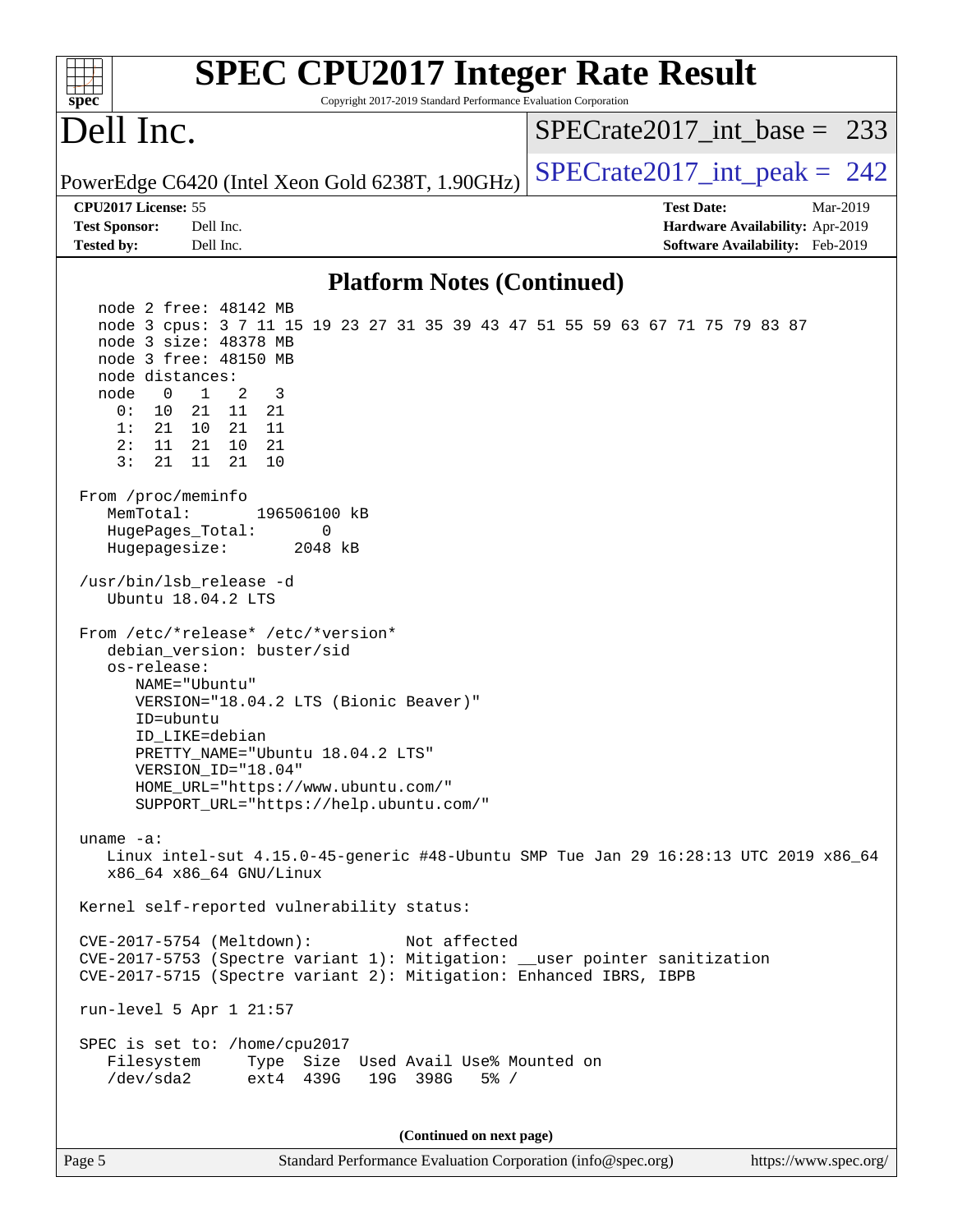| ę,<br>æ<br>Ш<br>Ľ |  |  |  |  |  |
|-------------------|--|--|--|--|--|

Copyright 2017-2019 Standard Performance Evaluation Corporation

# Dell Inc.

[SPECrate2017\\_int\\_base =](http://www.spec.org/auto/cpu2017/Docs/result-fields.html#SPECrate2017intbase) 233

PowerEdge C6420 (Intel Xeon Gold 6238T, 1.90GHz)  $\left|$  [SPECrate2017\\_int\\_peak =](http://www.spec.org/auto/cpu2017/Docs/result-fields.html#SPECrate2017intpeak) 242

**[Tested by:](http://www.spec.org/auto/cpu2017/Docs/result-fields.html#Testedby)** Dell Inc. **[Software Availability:](http://www.spec.org/auto/cpu2017/Docs/result-fields.html#SoftwareAvailability)** Feb-2019

**[CPU2017 License:](http://www.spec.org/auto/cpu2017/Docs/result-fields.html#CPU2017License)** 55 **[Test Date:](http://www.spec.org/auto/cpu2017/Docs/result-fields.html#TestDate)** Mar-2019 **[Test Sponsor:](http://www.spec.org/auto/cpu2017/Docs/result-fields.html#TestSponsor)** Dell Inc. **[Hardware Availability:](http://www.spec.org/auto/cpu2017/Docs/result-fields.html#HardwareAvailability)** Apr-2019

#### **[Platform Notes \(Continued\)](http://www.spec.org/auto/cpu2017/Docs/result-fields.html#PlatformNotes)**

| $\blacksquare$ introduced (continued)                                                                                                                                                                                                                                                                                                                                                                                                                                                                                                                                               |                       |
|-------------------------------------------------------------------------------------------------------------------------------------------------------------------------------------------------------------------------------------------------------------------------------------------------------------------------------------------------------------------------------------------------------------------------------------------------------------------------------------------------------------------------------------------------------------------------------------|-----------------------|
| Additional information from dmidecode follows. WARNING: Use caution when you interpret<br>this section. The 'dmidecode' program reads system data which is "intended to allow<br>hardware to be accurately determined", but the intent may not be met, as there are<br>frequent changes to hardware, firmware, and the "DMTF SMBIOS" standard.<br>BIOS Dell Inc. 2.1.6 03/04/2019<br>Memory:<br>11x 002C069D002C 18ASF2G72PDZ-2G9E1 16 GB 2 rank 2933<br>1x 00AD00B300AD HMA82GR7CJR8N-WM 16 GB 2 rank 2933<br>4x Not Specified Not Specified<br>(End of data from sysinfo program) |                       |
| <b>Compiler Version Notes</b>                                                                                                                                                                                                                                                                                                                                                                                                                                                                                                                                                       |                       |
| $502.$ gcc_r(peak)<br>CC.                                                                                                                                                                                                                                                                                                                                                                                                                                                                                                                                                           |                       |
| Intel(R) C Intel(R) 64 Compiler for applications running on IA-32, Version<br>19.0.1.144 Build 20181018                                                                                                                                                                                                                                                                                                                                                                                                                                                                             |                       |
| Copyright (C) 1985-2018 Intel Corporation. All rights reserved.                                                                                                                                                                                                                                                                                                                                                                                                                                                                                                                     |                       |
| $500. perlbench_r(base) 502. gcc_r(base) 505.mcf_r(base, peak)$<br>CC.<br>$525.x264_r(base, peak) 557.xz_r(base, peak)$                                                                                                                                                                                                                                                                                                                                                                                                                                                             |                       |
| Intel(R) C Intel(R) 64 Compiler for applications running on Intel(R) 64,<br>Version 19.0.1.144 Build 20181018<br>Copyright (C) 1985-2018 Intel Corporation. All rights reserved.                                                                                                                                                                                                                                                                                                                                                                                                    |                       |
| 500.perlbench_r(peak)<br>CC                                                                                                                                                                                                                                                                                                                                                                                                                                                                                                                                                         |                       |
| Intel(R) C Intel(R) 64 Compiler for applications running on Intel(R) 64,<br>Version 19.0.1.144 Build 20181018<br>Copyright (C) 1985-2018 Intel Corporation. All rights reserved.                                                                                                                                                                                                                                                                                                                                                                                                    |                       |
| CXXC 523.xalancbmk_r(peak)                                                                                                                                                                                                                                                                                                                                                                                                                                                                                                                                                          |                       |
| $Intel(R)$ C++ Intel(R) 64 Compiler for applications running on IA-32, Version<br>19.0.1.144 Build 20181018<br>Copyright (C) 1985-2018 Intel Corporation. All rights reserved.                                                                                                                                                                                                                                                                                                                                                                                                      |                       |
| (Continued on next page)                                                                                                                                                                                                                                                                                                                                                                                                                                                                                                                                                            |                       |
| Standard Performance Evaluation Corporation (info@spec.org)<br>Page 6                                                                                                                                                                                                                                                                                                                                                                                                                                                                                                               | https://www.spec.org/ |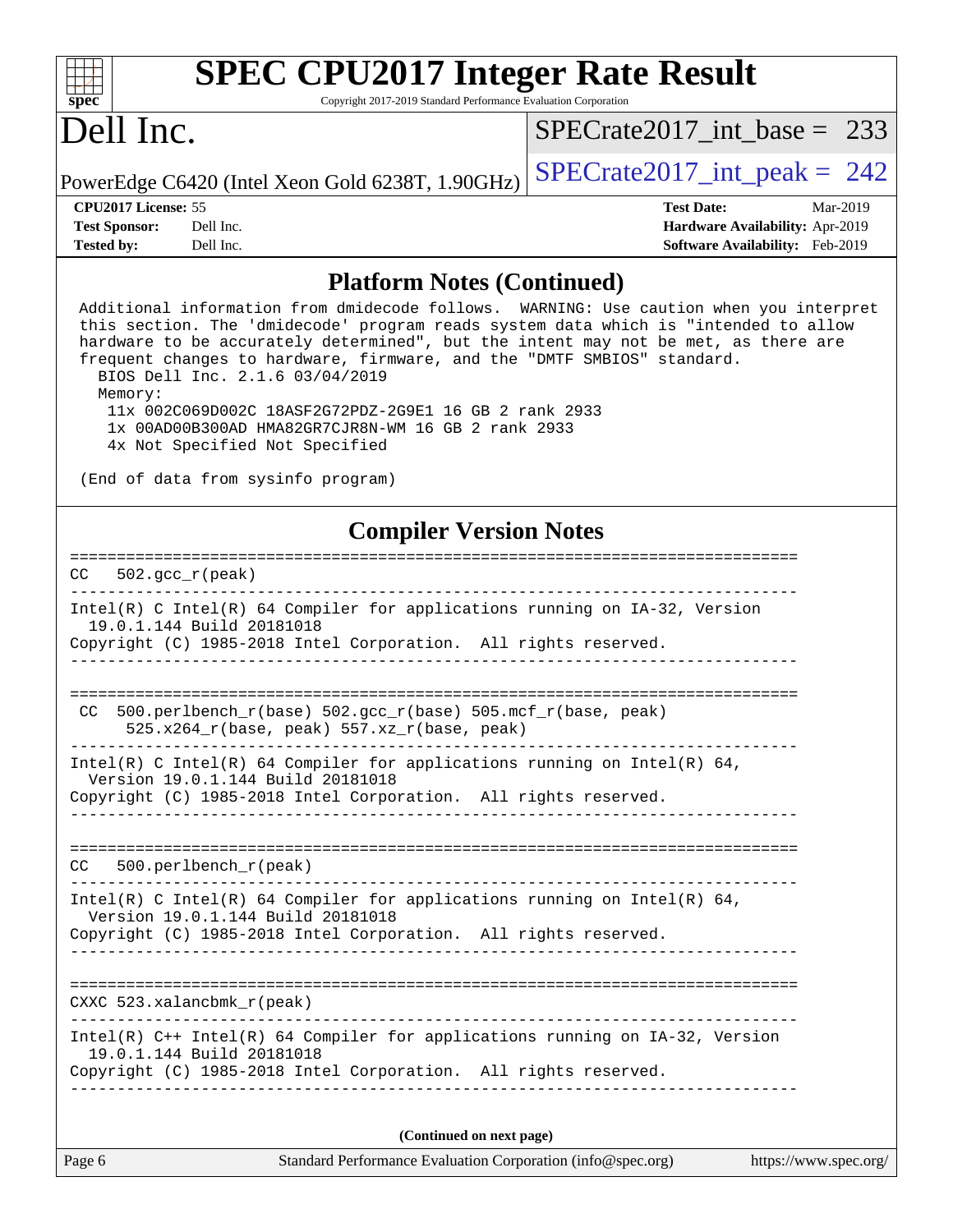|                                                                                                                     | <b>SPEC CPU2017 Integer Rate Result</b>                         |                                 |                                        |  |  |
|---------------------------------------------------------------------------------------------------------------------|-----------------------------------------------------------------|---------------------------------|----------------------------------------|--|--|
| $spec^*$                                                                                                            | Copyright 2017-2019 Standard Performance Evaluation Corporation |                                 |                                        |  |  |
| Dell Inc.                                                                                                           |                                                                 | $SPECrate2017$ int base = 233   |                                        |  |  |
|                                                                                                                     | PowerEdge C6420 (Intel Xeon Gold 6238T, 1.90GHz)                | $SPECrate2017\_int\_peak = 242$ |                                        |  |  |
| <b>CPU2017 License: 55</b>                                                                                          |                                                                 | <b>Test Date:</b>               | Mar-2019                               |  |  |
| <b>Test Sponsor:</b>                                                                                                | Dell Inc.                                                       |                                 | <b>Hardware Availability: Apr-2019</b> |  |  |
| <b>Tested by:</b>                                                                                                   | Dell Inc.                                                       |                                 | <b>Software Availability:</b> Feb-2019 |  |  |
| <b>Compiler Version Notes (Continued)</b>                                                                           |                                                                 |                                 |                                        |  |  |
| CXXC 520.omnetpp $r(base, peak)$ 523.xalancbmk $r(base)$ 531.deepsjeng $r(base)$ ,<br>peak) 541.leela_r(base, peak) |                                                                 |                                 |                                        |  |  |
| Intel(R) $C++$ Intel(R) 64 Compiler for applications running on Intel(R) 64,<br>Version 19.0.1.144 Build 20181018   |                                                                 |                                 |                                        |  |  |

Copyright (C) 1985-2018 Intel Corporation. All rights reserved. ------------------------------------------------------------------------------

| FC 548.exchange2 r(base, peak)                                                                                      |
|---------------------------------------------------------------------------------------------------------------------|
| Intel(R) Fortran Intel(R) 64 Compiler for applications running on Intel(R)<br>64, Version 19.0.1.144 Build 20181018 |
| Copyright (C) 1985-2018 Intel Corporation. All rights reserved.                                                     |

### **[Base Compiler Invocation](http://www.spec.org/auto/cpu2017/Docs/result-fields.html#BaseCompilerInvocation)**

[C benchmarks](http://www.spec.org/auto/cpu2017/Docs/result-fields.html#Cbenchmarks): [icc -m64 -std=c11](http://www.spec.org/cpu2017/results/res2019q2/cpu2017-20190513-13599.flags.html#user_CCbase_intel_icc_64bit_c11_33ee0cdaae7deeeab2a9725423ba97205ce30f63b9926c2519791662299b76a0318f32ddfffdc46587804de3178b4f9328c46fa7c2b0cd779d7a61945c91cd35)

[C++ benchmarks:](http://www.spec.org/auto/cpu2017/Docs/result-fields.html#CXXbenchmarks) [icpc -m64](http://www.spec.org/cpu2017/results/res2019q2/cpu2017-20190513-13599.flags.html#user_CXXbase_intel_icpc_64bit_4ecb2543ae3f1412ef961e0650ca070fec7b7afdcd6ed48761b84423119d1bf6bdf5cad15b44d48e7256388bc77273b966e5eb805aefd121eb22e9299b2ec9d9)

[Fortran benchmarks](http://www.spec.org/auto/cpu2017/Docs/result-fields.html#Fortranbenchmarks): [ifort -m64](http://www.spec.org/cpu2017/results/res2019q2/cpu2017-20190513-13599.flags.html#user_FCbase_intel_ifort_64bit_24f2bb282fbaeffd6157abe4f878425411749daecae9a33200eee2bee2fe76f3b89351d69a8130dd5949958ce389cf37ff59a95e7a40d588e8d3a57e0c3fd751)

## **[Base Portability Flags](http://www.spec.org/auto/cpu2017/Docs/result-fields.html#BasePortabilityFlags)**

 500.perlbench\_r: [-DSPEC\\_LP64](http://www.spec.org/cpu2017/results/res2019q2/cpu2017-20190513-13599.flags.html#b500.perlbench_r_basePORTABILITY_DSPEC_LP64) [-DSPEC\\_LINUX\\_X64](http://www.spec.org/cpu2017/results/res2019q2/cpu2017-20190513-13599.flags.html#b500.perlbench_r_baseCPORTABILITY_DSPEC_LINUX_X64) 502.gcc\_r: [-DSPEC\\_LP64](http://www.spec.org/cpu2017/results/res2019q2/cpu2017-20190513-13599.flags.html#suite_basePORTABILITY502_gcc_r_DSPEC_LP64) 505.mcf\_r: [-DSPEC\\_LP64](http://www.spec.org/cpu2017/results/res2019q2/cpu2017-20190513-13599.flags.html#suite_basePORTABILITY505_mcf_r_DSPEC_LP64) 520.omnetpp\_r: [-DSPEC\\_LP64](http://www.spec.org/cpu2017/results/res2019q2/cpu2017-20190513-13599.flags.html#suite_basePORTABILITY520_omnetpp_r_DSPEC_LP64) 523.xalancbmk\_r: [-DSPEC\\_LP64](http://www.spec.org/cpu2017/results/res2019q2/cpu2017-20190513-13599.flags.html#suite_basePORTABILITY523_xalancbmk_r_DSPEC_LP64) [-DSPEC\\_LINUX](http://www.spec.org/cpu2017/results/res2019q2/cpu2017-20190513-13599.flags.html#b523.xalancbmk_r_baseCXXPORTABILITY_DSPEC_LINUX) 525.x264\_r: [-DSPEC\\_LP64](http://www.spec.org/cpu2017/results/res2019q2/cpu2017-20190513-13599.flags.html#suite_basePORTABILITY525_x264_r_DSPEC_LP64) 531.deepsjeng\_r: [-DSPEC\\_LP64](http://www.spec.org/cpu2017/results/res2019q2/cpu2017-20190513-13599.flags.html#suite_basePORTABILITY531_deepsjeng_r_DSPEC_LP64) 541.leela\_r: [-DSPEC\\_LP64](http://www.spec.org/cpu2017/results/res2019q2/cpu2017-20190513-13599.flags.html#suite_basePORTABILITY541_leela_r_DSPEC_LP64) 548.exchange2\_r: [-DSPEC\\_LP64](http://www.spec.org/cpu2017/results/res2019q2/cpu2017-20190513-13599.flags.html#suite_basePORTABILITY548_exchange2_r_DSPEC_LP64) 557.xz\_r: [-DSPEC\\_LP64](http://www.spec.org/cpu2017/results/res2019q2/cpu2017-20190513-13599.flags.html#suite_basePORTABILITY557_xz_r_DSPEC_LP64)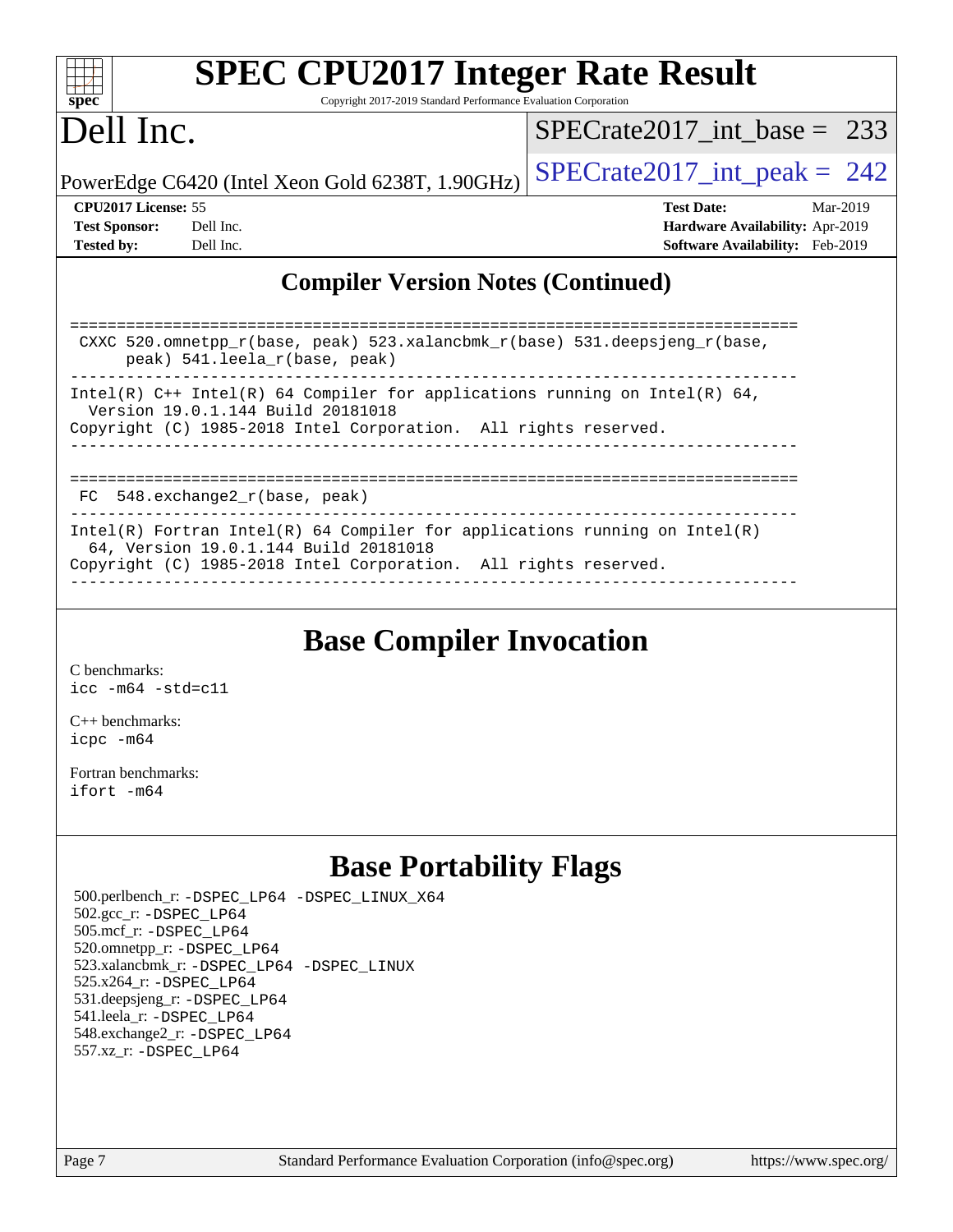| $spec^*$                                                                         | <b>SPEC CPU2017 Integer Rate Result</b><br>Copyright 2017-2019 Standard Performance Evaluation Corporation                                                                  |                                                                                                     |
|----------------------------------------------------------------------------------|-----------------------------------------------------------------------------------------------------------------------------------------------------------------------------|-----------------------------------------------------------------------------------------------------|
| Dell Inc.                                                                        |                                                                                                                                                                             | $SPECrate2017\_int\_base = 233$                                                                     |
|                                                                                  | PowerEdge C6420 (Intel Xeon Gold 6238T, 1.90GHz)                                                                                                                            | $SPECTate2017$ _int_peak = 242                                                                      |
| CPU2017 License: 55<br><b>Test Sponsor:</b><br><b>Tested by:</b>                 | Dell Inc.<br>Dell Inc.                                                                                                                                                      | <b>Test Date:</b><br>Mar-2019<br>Hardware Availability: Apr-2019<br>Software Availability: Feb-2019 |
|                                                                                  | <b>Base Optimization Flags</b>                                                                                                                                              |                                                                                                     |
| C benchmarks:<br>-qopt-mem-layout-trans=4<br>$-lq$ kmalloc                       | -Wl,-z, muldefs -xCORE-AVX512 -ipo -03 -no-prec-div                                                                                                                         | -L/usr/local/IntelCompiler19/compilers_and_libraries_2019.1.144/linux/compiler/lib/intel64          |
| $C++$ benchmarks:<br>-gopt-mem-layout-trans=4<br>-lqkmalloc                      | -Wl,-z, muldefs -xCORE-AVX512 -ipo -03 -no-prec-div                                                                                                                         | -L/usr/local/IntelCompiler19/compilers_and_libraries_2019.1.144/linux/compiler/lib/intel64          |
| Fortran benchmarks:<br>-lqkmalloc                                                | -Wl,-z, muldefs -xCORE-AVX512 -ipo -03 -no-prec-div<br>-qopt-mem-layout-trans=4 -nostandard-realloc-lhs -align array32byte                                                  | -L/usr/local/IntelCompiler19/compilers_and_libraries_2019.1.144/linux/compiler/lib/intel64          |
| $\texttt{icc -m64 -std=cl1}$                                                     | <b>Peak Compiler Invocation</b><br>C benchmarks (except as noted below):                                                                                                    |                                                                                                     |
|                                                                                  | 502.gcc_r: icc -m32 -std=c11 -L/usr/local/IntelCompiler19/compilers_and_libraries_2019.1.144/linux/compiler/lib/ia32_lin                                                    |                                                                                                     |
| icpc -m64                                                                        | C++ benchmarks (except as noted below):                                                                                                                                     |                                                                                                     |
|                                                                                  | 523.xalancbmk_r: icpc -m32 -L/usr/local/IntelCompiler19/compilers_and_libraries_2019.1.144/linux/compiler/lib/ia32_lin                                                      |                                                                                                     |
| Fortran benchmarks:<br>ifort -m64                                                |                                                                                                                                                                             |                                                                                                     |
| 505.mcf_r: -DSPEC_LP64<br>520.omnetpp_r: -DSPEC_LP64<br>525.x264_r: - DSPEC_LP64 | <b>Peak Portability Flags</b><br>500.perlbench_r: -DSPEC_LP64 -DSPEC_LINUX_X64<br>502.gcc_r: -D_FILE_OFFSET_BITS=64<br>523.xalancbmk_r: -D_FILE_OFFSET_BITS=64 -DSPEC_LINUX |                                                                                                     |
|                                                                                  | (Continued on next page)                                                                                                                                                    |                                                                                                     |
| Page 8                                                                           | Standard Performance Evaluation Corporation (info@spec.org)                                                                                                                 | https://www.spec.org/                                                                               |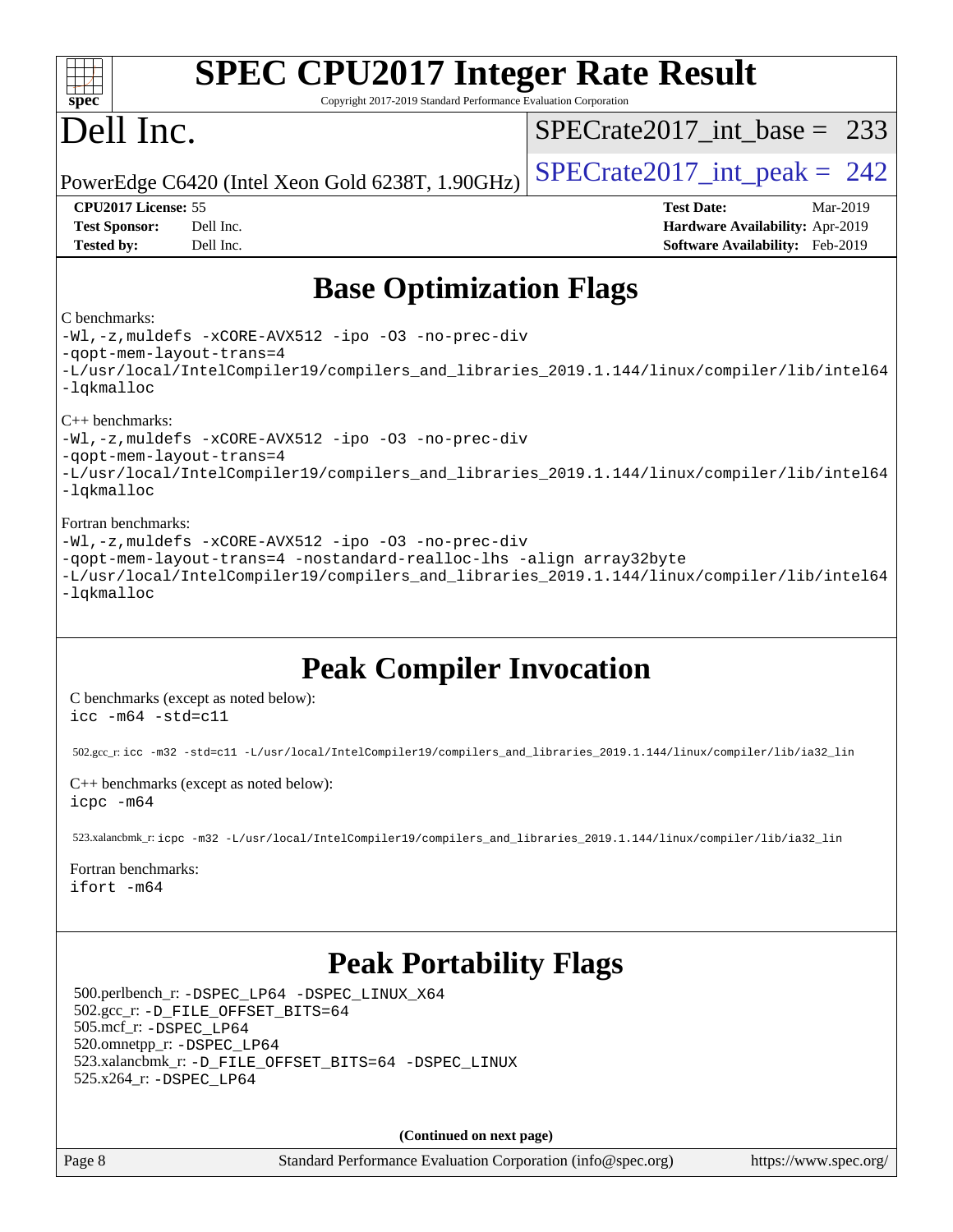#### $+\ +$ **[spec](http://www.spec.org/)**

# **[SPEC CPU2017 Integer Rate Result](http://www.spec.org/auto/cpu2017/Docs/result-fields.html#SPECCPU2017IntegerRateResult)**

Copyright 2017-2019 Standard Performance Evaluation Corporation

## Dell Inc.

[SPECrate2017\\_int\\_base =](http://www.spec.org/auto/cpu2017/Docs/result-fields.html#SPECrate2017intbase) 233

PowerEdge C6420 (Intel Xeon Gold 6238T, 1.90GHz)  $\left|$  [SPECrate2017\\_int\\_peak =](http://www.spec.org/auto/cpu2017/Docs/result-fields.html#SPECrate2017intpeak) 242

**[CPU2017 License:](http://www.spec.org/auto/cpu2017/Docs/result-fields.html#CPU2017License)** 55 **[Test Date:](http://www.spec.org/auto/cpu2017/Docs/result-fields.html#TestDate)** Mar-2019 **[Test Sponsor:](http://www.spec.org/auto/cpu2017/Docs/result-fields.html#TestSponsor)** Dell Inc. **[Hardware Availability:](http://www.spec.org/auto/cpu2017/Docs/result-fields.html#HardwareAvailability)** Apr-2019 **[Tested by:](http://www.spec.org/auto/cpu2017/Docs/result-fields.html#Testedby)** Dell Inc. **[Software Availability:](http://www.spec.org/auto/cpu2017/Docs/result-fields.html#SoftwareAvailability)** Feb-2019

## **[Peak Portability Flags \(Continued\)](http://www.spec.org/auto/cpu2017/Docs/result-fields.html#PeakPortabilityFlags)**

 531.deepsjeng\_r: [-DSPEC\\_LP64](http://www.spec.org/cpu2017/results/res2019q2/cpu2017-20190513-13599.flags.html#suite_peakPORTABILITY531_deepsjeng_r_DSPEC_LP64) 541.leela\_r: [-DSPEC\\_LP64](http://www.spec.org/cpu2017/results/res2019q2/cpu2017-20190513-13599.flags.html#suite_peakPORTABILITY541_leela_r_DSPEC_LP64) 548.exchange2\_r: [-DSPEC\\_LP64](http://www.spec.org/cpu2017/results/res2019q2/cpu2017-20190513-13599.flags.html#suite_peakPORTABILITY548_exchange2_r_DSPEC_LP64) 557.xz\_r: [-DSPEC\\_LP64](http://www.spec.org/cpu2017/results/res2019q2/cpu2017-20190513-13599.flags.html#suite_peakPORTABILITY557_xz_r_DSPEC_LP64)

## **[Peak Optimization Flags](http://www.spec.org/auto/cpu2017/Docs/result-fields.html#PeakOptimizationFlags)**

[C benchmarks](http://www.spec.org/auto/cpu2017/Docs/result-fields.html#Cbenchmarks):

```
(info@spec.org)https://www.spec.org/
  500.perlbench_r: -Wl,-z,muldefs -prof-gen(pass 1) -prof-use(pass 2) -ipo
-xCORE-AVX512 -O3 -no-prec-div -qopt-mem-layout-trans=4
-fno-strict-overflow
-L/usr/local/IntelCompiler19/compilers_and_libraries_2019.1.144/linux/compiler/lib/intel64
-lqkmalloc
  502.gcc_r: -Wl,-z,muldefs -prof-gen(pass 1) -prof-use(pass 2) -ipo
-xCORE-AVX512 -O3 -no-prec-div -qopt-mem-layout-trans=4
-L/usr/local/je5.0.1-32/lib -ljemalloc
  505.mcf_r: -Wl,-z,muldefs -xCORE-AVX512 -ipo -O3 -no-prec-div
-qopt-mem-layout-trans=4
-L/usr/local/IntelCompiler19/compilers_and_libraries_2019.1.144/linux/compiler/lib/intel64
-lqkmalloc
  525.x264_r: -Wl,-z,muldefs -xCORE-AVX512 -ipo -O3 -no-prec-div
-qopt-mem-layout-trans=4 -fno-alias
-L/usr/local/IntelCompiler19/compilers_and_libraries_2019.1.144/linux/compiler/lib/intel64
-lqkmalloc
  557.xz_r: Same as 505.mcf_r
C++ benchmarks: 
  520.omnetpp_r: -Wl,-z,muldefs -xCORE-AVX512 -ipo -O3 -no-prec-div
-qopt-mem-layout-trans=4
-L/usr/local/IntelCompiler19/compilers_and_libraries_2019.1.144/linux/compiler/lib/intel64
-lqkmalloc
  523.xalancbmk_r: -Wl,-z,muldefs -prof-gen(pass 1) -prof-use(pass 2) -ipo
-xCORE-AVX512 -O3 -no-prec-div -qopt-mem-layout-trans=4
-L/usr/local/je5.0.1-32/lib -ljemalloc
  531.deepsjeng_r: Same as 520.omnetpp_r
                                     (Continued on next page)
```